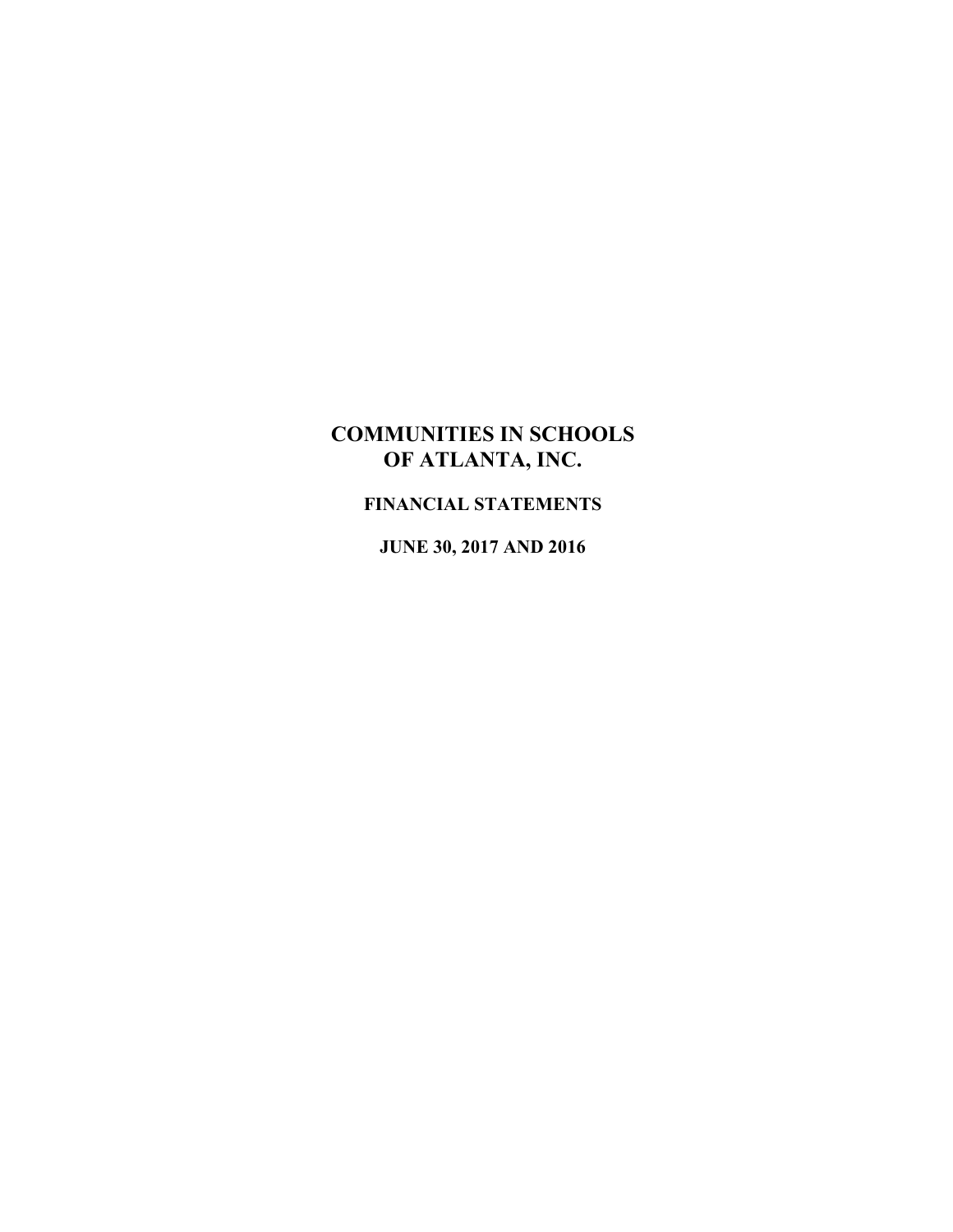## **FINANCIAL STATEMENTS JUNE 30, 2017 AND 2016**

#### **TABLE OF CONTENTS**

|                                  | Page        |
|----------------------------------|-------------|
|                                  |             |
| <b>FINANCIAL STATEMENTS</b>      |             |
| $\cdot$ $\cdot$<br>$\cdot \cdot$ | $\ddot{\,}$ |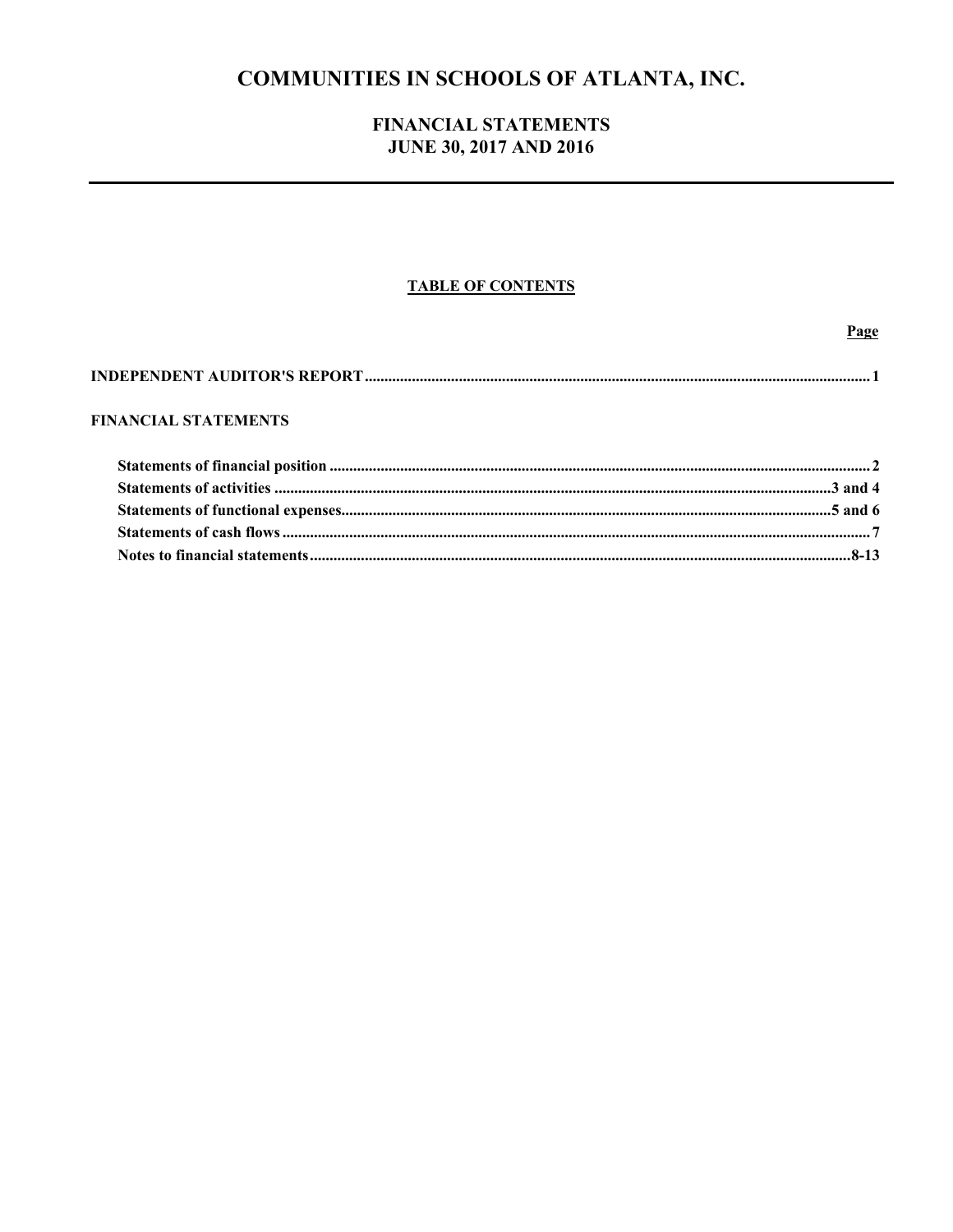

# **INDEPENDENT AUDITOR'S REPORT**

#### **To the Board of Directors Communities In Schools of Atlanta, Inc. Atlanta, Georgia**

We have audited the accompanying financial statements of **Communities In Schools of Atlanta, Inc.** (a non-profit organization), which comprise the statement of financial position as of June 30, 2017, and the related statements of activities, functional expenses, and cash flows for the year then ended, and the related notes to the financial statements.

#### **Management's Responsibility for the Financial Statements**

Management is responsible for the preparation and fair presentation of these financial statements in accordance with accounting principles generally accepted in the United States of America; this includes the design, implementation, and maintenance of internal control relevant to the preparation and fair presentation of financial statements that are free from material misstatement, whether due to fraud or error.

#### **Auditor's Responsibility**

Our responsibility is to express an opinion on these financial statements based on our audit. We conducted our audit in accordance with auditing standards generally accepted in the United States of America. Those standards require that we plan and perform the audit to obtain reasonable assurance about whether the financial statements are free from material misstatement.

An audit involves performing procedures to obtain audit evidence about the amounts and disclosures in the financial statements. The procedures selected depend on the auditor's judgment, including the assessment of the risks of material misstatement of the financial statements, whether due to fraud or error. In making those risk assessments, the auditor considers internal control relevant to the entity's preparation and fair presentation of the financial statements in order to design audit procedures that are appropriate in the circumstances, but not for the purpose of expressing an opinion on the effectiveness of the entity's internal control. Accordingly, we express no such opinion. An audit also includes evaluating the appropriateness of accounting policies used and the reasonableness of significant accounting estimates made by management, as well as evaluating the overall presentation of the financial statements.

We believe that the audit evidence we have obtained is sufficient and appropriate to provide a basis for our audit opinion.

#### **Opinion**

In our opinion, the 2017 financial statements referred to above present fairly, in all material respects, the financial position of Communities In Schools of Atlanta, Inc. as of June 30, 2017, and the changes in its net assets and its cash flows for the year then ended in accordance with accounting principles generally accepted in the United States of America.

#### **Prior Period Financial Statements**

The financial statements of Communities In Schools of Atlanta, Inc. as of June 30, 2016, were audited by other auditors whose report dated January 13, 2017, expressed an unmodified opinion on those statements.

Mauldin & Jenlins, LLC

Atlanta, Georgia November 3, 2017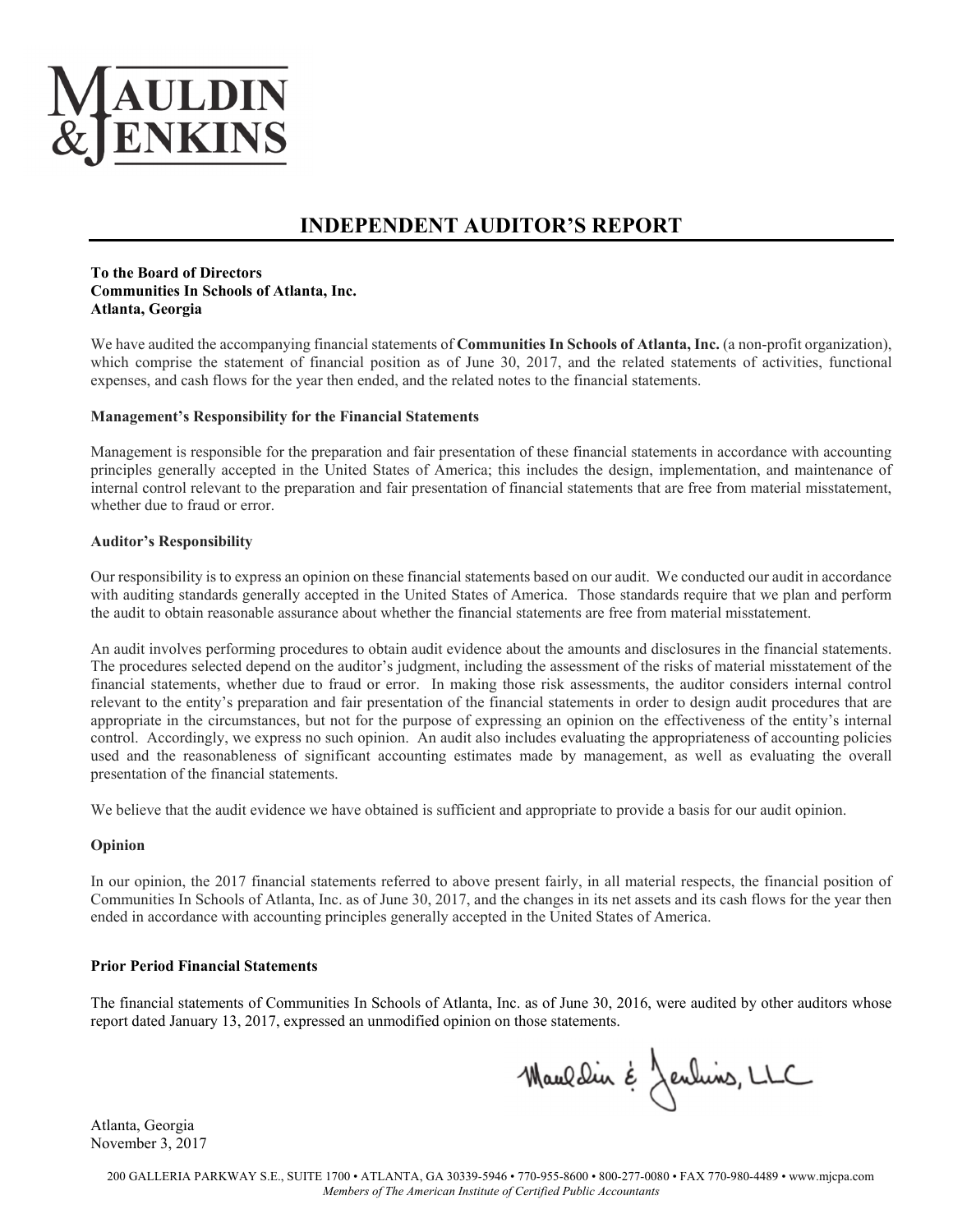# **STATEMENTS OF FINANCIAL POSITION JUNE 30, 2017 AND 2016**

| <b>ASSETS</b>                           | 2017 |           |    | 2016      |  |  |
|-----------------------------------------|------|-----------|----|-----------|--|--|
| Cash and cash equivalents               | \$   | 546,466   | \$ | 449,999   |  |  |
| Grants and contracts receivable         |      | 31,193    |    | 116,181   |  |  |
| Promises to give                        |      | 10,750    |    | 10,500    |  |  |
| Prepaid expenses and other assets       |      | 17,901    |    | 56,330    |  |  |
| <b>Investments</b>                      |      | 2,456,833 |    | 2,256,602 |  |  |
| Property and equipment, net             |      | 57,633    |    | 66,438    |  |  |
| <b>Total</b> assets                     |      | 3,120,776 | \$ | 2,956,050 |  |  |
| <b>LIABILITIES AND NET ASSETS</b>       |      |           |    |           |  |  |
| Liabilities                             |      |           |    |           |  |  |
| Accounts payable                        | \$   | 41,780    | \$ | 69,286    |  |  |
| Accrued expenses                        |      | 313,456   |    | 295,202   |  |  |
| <b>Total liabilities</b>                |      | 355,236   |    | 364,488   |  |  |
| Net assets                              |      |           |    |           |  |  |
| Unrestricted                            |      | 2,677,137 |    | 2,531,737 |  |  |
| Temporarily restricted                  |      | 88,403    |    | 59,825    |  |  |
| Total net assets                        |      | 2,765,540 |    | 2,591,562 |  |  |
| <b>Total Liabilities and Net Assets</b> |      | 3,120,776 |    | 2,956,050 |  |  |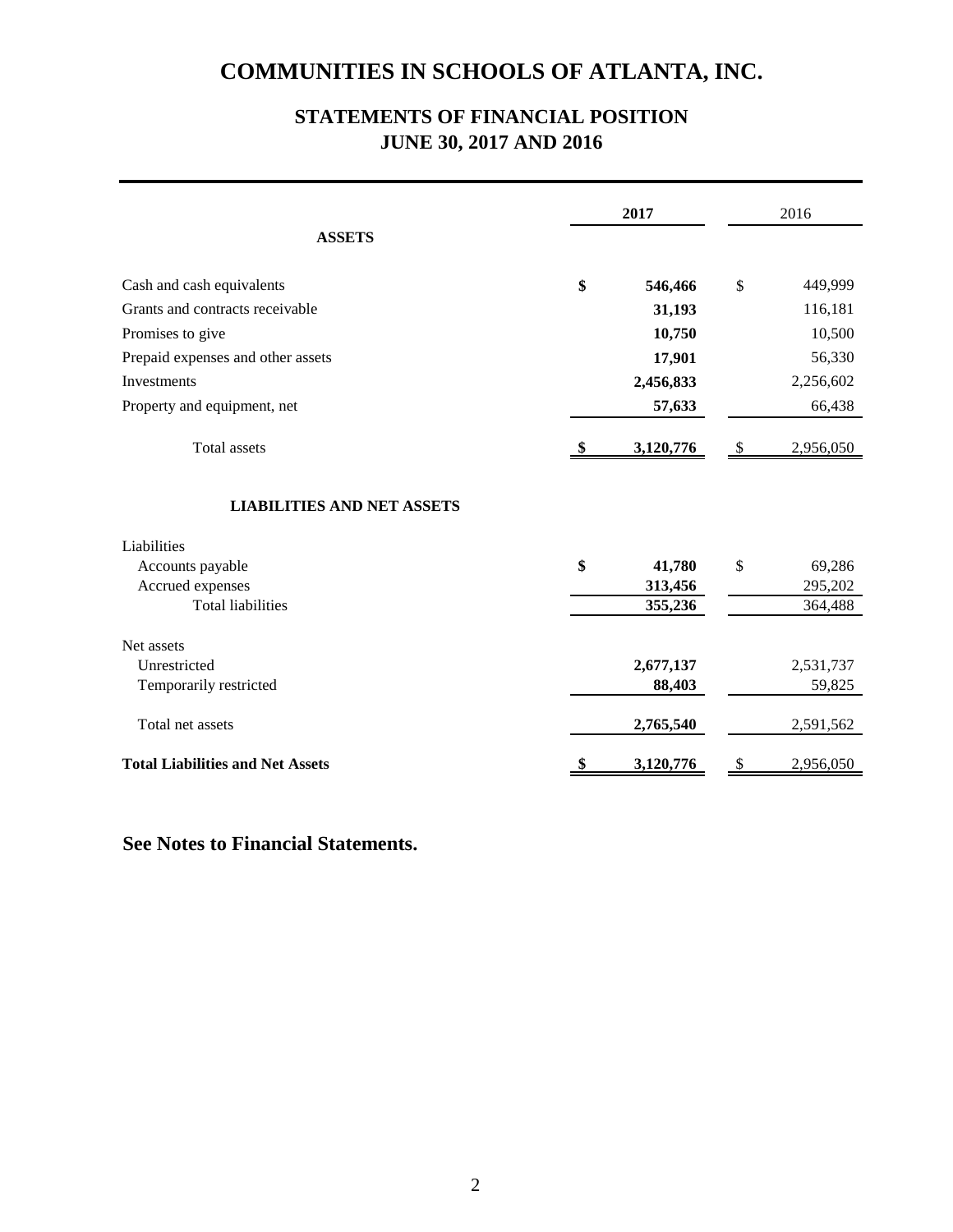## **STATEMENT OF ACTIVITIES FOR THE YEAR ENDED JUNE 30, 2017**

|                                                 | Unrestricted |           | <b>Temporarily</b><br><b>Restricted</b> |    | <b>Total</b> |
|-------------------------------------------------|--------------|-----------|-----------------------------------------|----|--------------|
| <b>REVENUES AND OTHER SUPPORT</b>               |              |           |                                         |    |              |
| Government funding                              | \$           | 3,242,696 | \$<br>38,000                            | \$ | 3,280,696    |
| Contributions                                   |              | 276,648   | 742,132                                 |    | 1,018,780    |
| Special events, net of \$73,829 of direct costs |              | 232,437   |                                         |    | 232,437      |
| Realized and unrealized gains on investments    |              | 167,196   |                                         |    | 167,196      |
| Interest and dividend income                    |              | 51,196    |                                         |    | 51,196       |
| Other income                                    |              | 1,881     |                                         |    | 1,881        |
| Total revenues and other support                |              | 3,972,054 | 780,132                                 |    | 4,752,186    |
| <b>NET ASSETS RELEASED FROM RESTRICTIONS</b>    |              | 751,554   | (751, 554)                              |    |              |
| Expenses                                        |              |           |                                         |    |              |
| Program services                                |              | 3,499,730 |                                         |    | 3,499,730    |
| Management and general                          |              | 776,316   |                                         |    | 776,316      |
| Fundraising                                     |              | 302,162   |                                         |    | 302,162      |
| Total expenses                                  |              | 4,578,208 |                                         |    | 4,578,208    |
| Change in net assets                            |              | 145,400   | 28,578                                  |    | 173,978      |
| Net assets at beginning of year                 |              | 2,531,737 | 59,825                                  |    | 2,591,562    |
| Net assets at end of year                       | \$           | 2,677,137 | \$<br>88,403                            | \$ | 2,765,540    |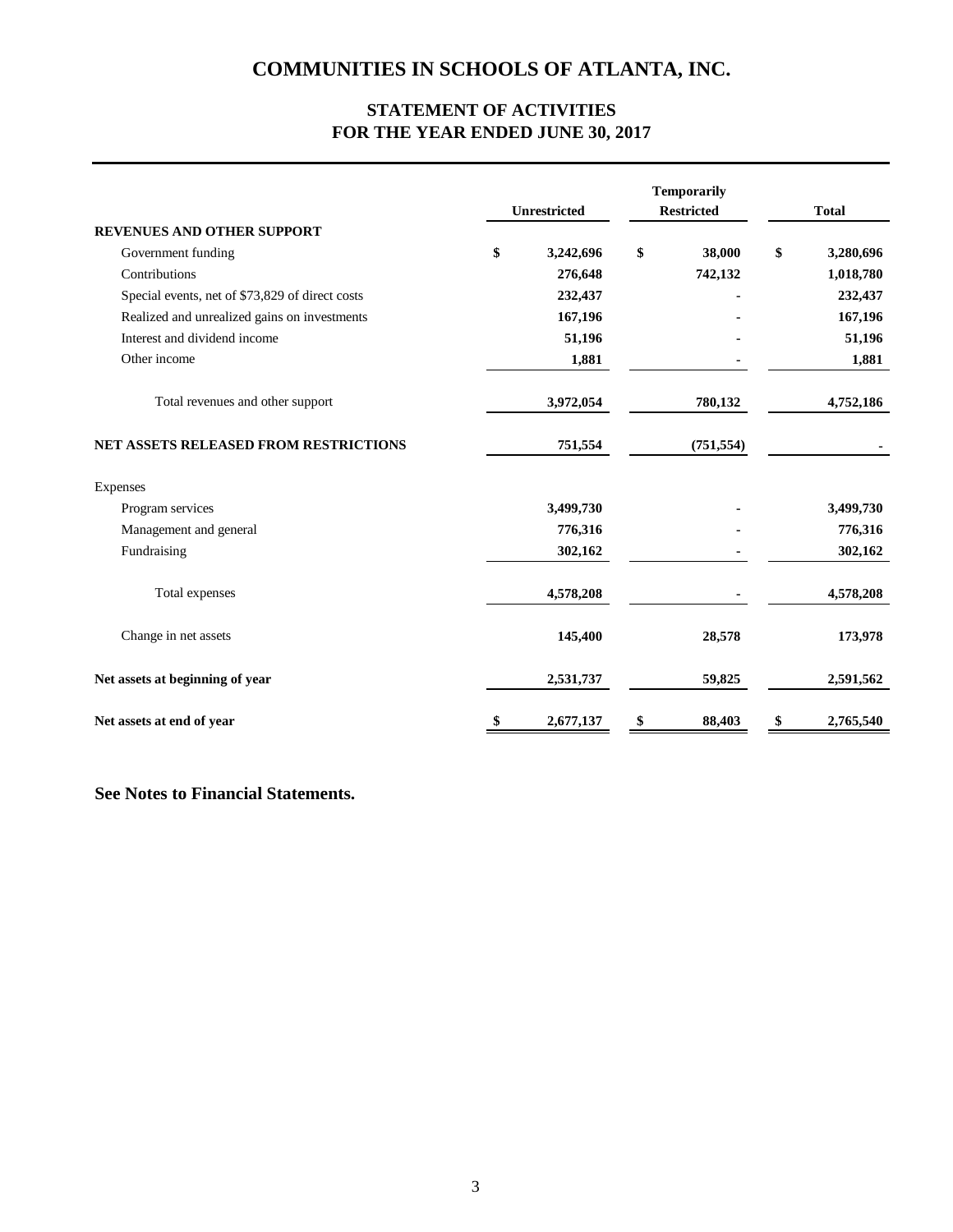## **STATEMENT OF ACTIVITIES FOR THE YEAR ENDED JUNE 30, 2016**

|                                                  | <b>Temporarily</b><br>Unrestricted<br><b>Restricted</b> |              | <b>Total</b> |    |           |
|--------------------------------------------------|---------------------------------------------------------|--------------|--------------|----|-----------|
| <b>REVENUES AND OTHER SUPPORT</b>                |                                                         |              |              |    |           |
| Government funding                               | \$<br>2,309,040                                         | $\mathbb{S}$ | 28,000       | \$ | 2,337,040 |
| Contributions                                    | 236,206                                                 |              | 864,252      |    | 1,100,458 |
| Special events, net of \$101,694 of direct costs | 264,118                                                 |              |              |    | 264,118   |
| Realized and unrealized losses on investments    | (46, 806)                                               |              |              |    | (46, 806) |
| Interest and dividend income                     | 52,143                                                  |              |              |    | 52,143    |
| Other income                                     | 1,320                                                   |              |              |    | 1,320     |
| Total revenues and other support                 | 2,816,021                                               |              | 892,252      |    | 3,708,273 |
| <b>NET ASSETS RELEASED FROM RESTRICTIONS</b>     | 921,077                                                 |              | (921, 077)   |    |           |
| Expenses                                         |                                                         |              |              |    |           |
| Program services                                 | 2,764,610                                               |              |              |    | 2,764,610 |
| Management and general                           | 569,135                                                 |              |              |    | 569,135   |
| Fundraising                                      | 187,375                                                 |              |              |    | 187,375   |
| Total expenses                                   | 3,521,120                                               |              |              |    | 3,521,120 |
| Change in net assets                             | 215,978                                                 |              | (28, 825)    |    | 187,153   |
| Net assets at beginning of year                  | 2,315,759                                               |              | 88,650       |    | 2,404,409 |
| Net assets at end of year                        | 2,531,737                                               | \$           | 59,825       | S  | 2,591,562 |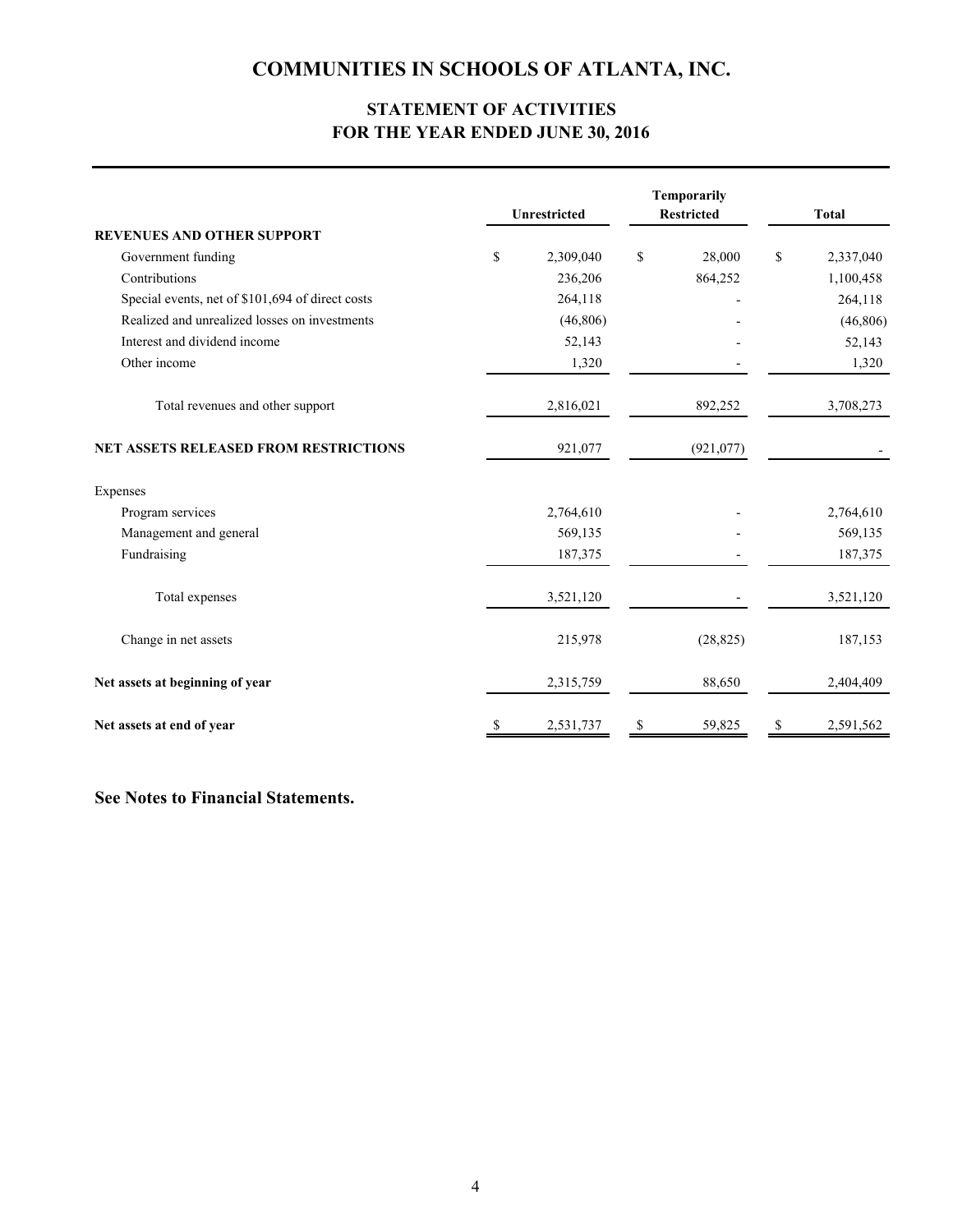# **STATEMENT OF FUNCTIONAL EXPENSES FOR THE YEAR ENDED JUNE 30, 2017**

|                                   |                                  | <b>Program Services</b> | <b>Supporting Services</b> |         |             |         |    |           |  |       |
|-----------------------------------|----------------------------------|-------------------------|----------------------------|---------|-------------|---------|----|-----------|--|-------|
|                                   | <b>Direct</b><br><b>Services</b> |                         | Management<br>and General  |         | Fundraising |         |    |           |  | Total |
| Salaries                          | S                                | 2,203,478               | S                          | 371,295 | S           | 156,547 | S  | 2,731,320 |  |       |
| Taxes and benefits                |                                  | 633,137                 |                            | 125,326 |             | 60,542  |    | 819,005   |  |       |
| Professional fees                 |                                  | 99,678                  |                            | 134,713 |             | 56,839  |    | 291,230   |  |       |
| Rent                              |                                  | 69,732                  |                            | 15,221  |             | 1,691   |    | 86,644    |  |       |
| School activities                 |                                  | 146,422                 |                            | 1,021   |             |         |    | 147,443   |  |       |
| Assistance to individuals         |                                  | 98,656                  |                            | 24,650  |             |         |    | 123,306   |  |       |
| Office expenses                   |                                  | 75,487                  |                            | 17,698  |             | 5,514   |    | 98,699    |  |       |
| Depreciation                      |                                  | 21,007                  |                            | 6,585   |             |         |    | 27,592    |  |       |
| Other expenses                    |                                  | 19,013                  |                            | 17,934  |             | 3,756   |    | 40,703    |  |       |
| Staff development and conferences |                                  | 31,837                  |                            | 14,914  |             | 2,538   |    | 49,289    |  |       |
| Travel                            |                                  | 41,147                  |                            | 10,686  |             | 3,249   |    | 55,082    |  |       |
| Advertising/branding              |                                  | 8,625                   |                            | 18,117  |             |         |    | 26,742    |  |       |
| Insurance                         |                                  | 27,916                  |                            | 5,984   |             | 665     |    | 34,565    |  |       |
| Events/meetings                   |                                  | 23,595                  |                            | 12,172  |             | 10,821  |    | 46,588    |  |       |
| Total                             | \$                               | 3,499,730               | \$                         | 776,316 | \$          | 302,162 | \$ | 4,578,208 |  |       |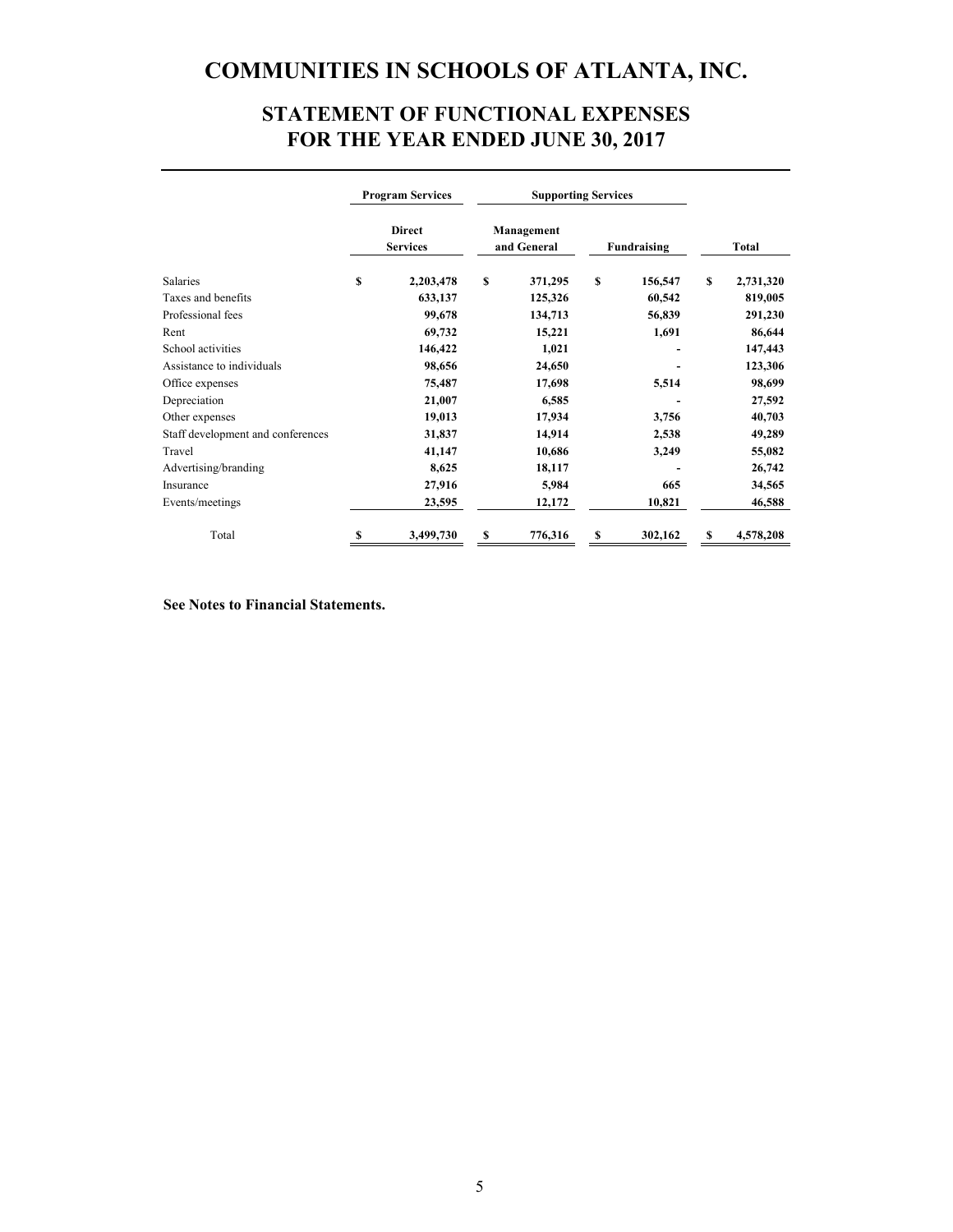## **STATEMENT OF FUNCTIONAL EXPENSES FOR THE YEAR ENDED JUNE 30, 2016**

|                                   | <b>Program Services</b>          |    | <b>Supporting Services</b> |             |         |             |              |
|-----------------------------------|----------------------------------|----|----------------------------|-------------|---------|-------------|--------------|
|                                   | <b>Direct</b><br><b>Services</b> |    | Management<br>and General  | Fundraising |         |             | <b>Total</b> |
| Salaries                          | \$<br>1,717,752                  | \$ | 271,373                    | \$          | 125,261 | $\mathbf S$ | 2,114,386    |
| Taxes and benefits                | 557,596                          |    | 116,397                    |             | 49,971  |             | 723,964      |
| Professional fees                 | 54,518                           |    | 107,870                    |             | 2,749   |             | 165,137      |
| Rent                              | 78,512                           |    | 14,791                     |             | 1,233   |             | 94,536       |
| School activities                 | 93,436                           |    |                            |             |         |             | 93,436       |
| Assistance to individuals         | 74,892                           |    | 2,410                      |             |         |             | 77,302       |
| Office expenses                   | 48,698                           |    | 14,658                     |             | 1,222   |             | 64,578       |
| Depreciation                      | 27,386                           |    | 5,159                      |             |         |             | 32,545       |
| Other expenses                    | 17,625                           |    | 5,699                      |             | 5,683   |             | 29,007       |
| Staff development and conferences | 26,244                           |    | 2,400                      |             | 200     |             | 28,844       |
| Travel                            | 26,028                           |    | 1,804                      |             | 150     |             | 27,982       |
| Advertising/branding              | 3,620                            |    | 17,754                     |             |         |             | 21,374       |
| Insurance                         | 17,278                           |    | 3,255                      |             | 271     |             | 20,804       |
| Events/meetings                   | 21,025                           |    | 2,853                      |             | 635     |             | 24,513       |
| Interest expense                  |                                  |    | 2,712                      |             |         |             | 2,712        |
| Total                             | \$<br>2,764,610                  | \$ | 569,135                    | \$          | 187,375 | \$          | 3,521,120    |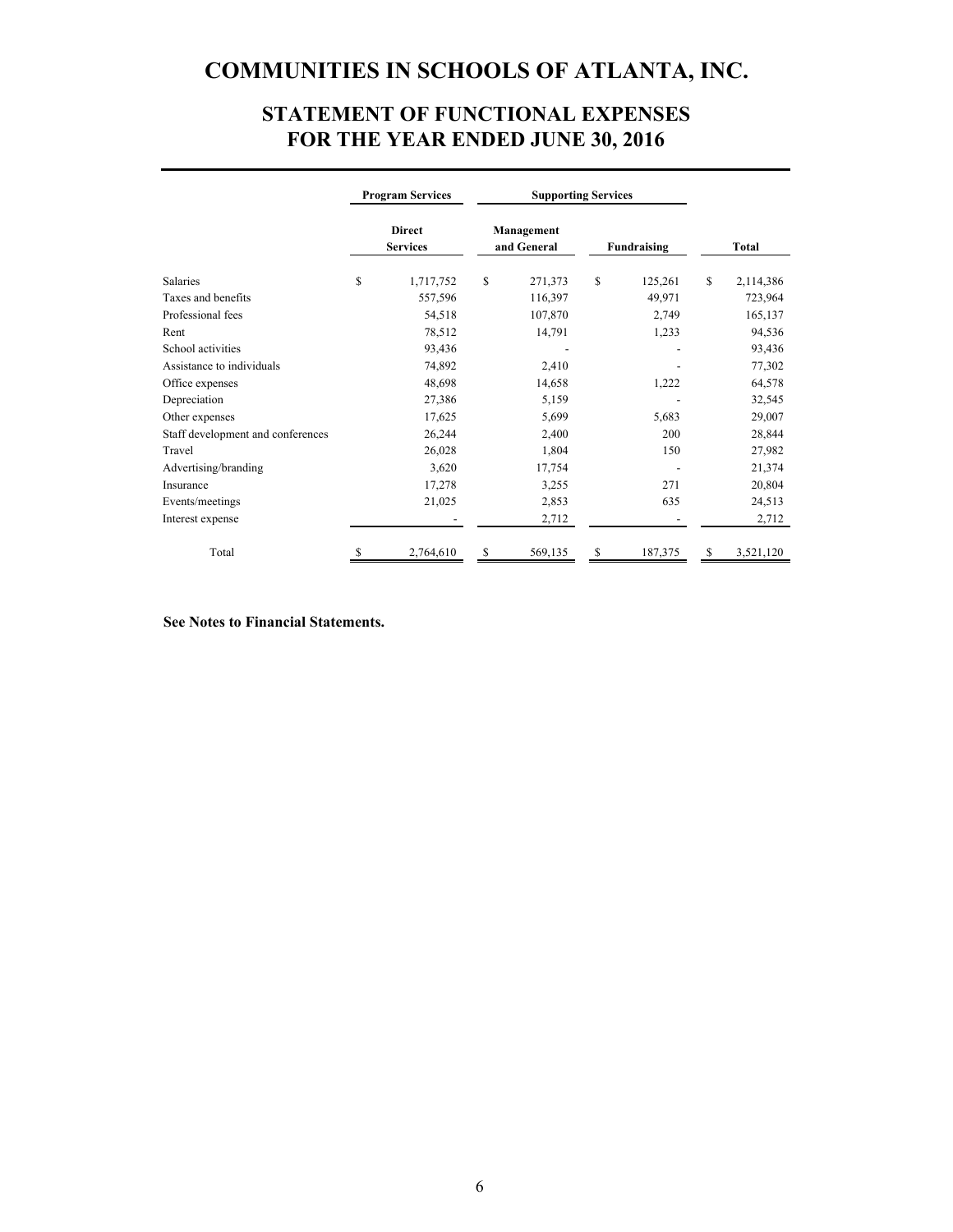# **STATEMENTS OF CASH FLOWS FOR THE YEARS ENDED JUNE 30, 2017 AND 2016**

|                                                           | 2017 |            | 2016          |
|-----------------------------------------------------------|------|------------|---------------|
| <b>OPERATING ACTIVITIES</b>                               |      |            |               |
| Change in net assets                                      | \$   | 173,978    | \$<br>187,153 |
| Adjustments to reconcile change in net assets to          |      |            |               |
| net cash cash provided by operating activities:           |      |            |               |
| Depreciation                                              |      | 27,592     | 32,545        |
| Loss on disposal of property and equipment                |      | 197        |               |
| Realized and unrealized (gain) loss on investments        |      | (167, 196) | 46,806        |
| Change in assets and liabilities                          |      |            |               |
| Grants and contracts receivable                           |      | 84,988     | (55,048)      |
| Promises to give                                          |      | (250)      | 30,250        |
| Prepaid expenses and other assets                         |      | 38,429     | (34,360)      |
| Accounts payable and accrued expenses                     |      | (9,252)    | 161,465       |
| Net cash provided by operating activities                 |      | 148,486    | 368,811       |
| <b>INVESTING ACTIVITIES</b>                               |      |            |               |
| Purchases of property and equipment                       |      | (18,984)   | (38,017)      |
| Purchases of investments and reinvested earnings          |      | (243,669)  | (1,700,203)   |
| Proceeds from sale of investments                         |      | 210,634    | 1,668,156     |
| Net cash (used in) investing activities                   |      | (52, 019)  | (70,064)      |
| Net increase in cash and cash equivalents                 |      | 96,467     | 298,747       |
| Cash and cash equivalents at beginning of year            |      | 449,999    | 151,252       |
| Cash and cash equivalents at end of year                  | S    | 546,466    | \$<br>449,999 |
| <b>SUPPLEMENTAL CASH FLOW DISCLOSURE</b><br>Interest paid | \$   |            | \$<br>2,712   |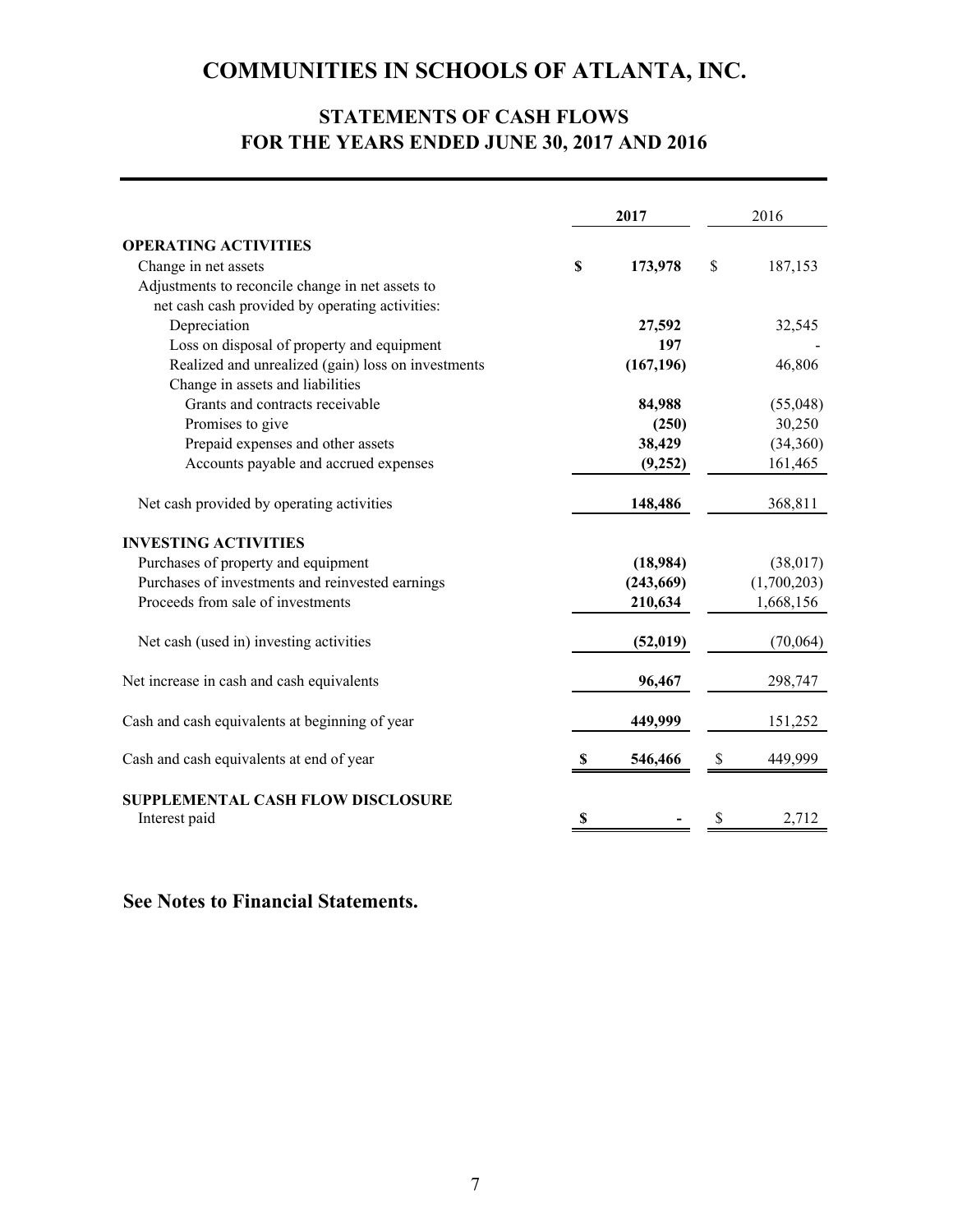#### **NOTES TO FINANCIAL STATEMENTS**

#### **NOTE 1. SUMMARY OF SIGNIFICANT ACCOUNTING POLICIES**

#### **Nature of Activities**

Communities In Schools of Atlanta, Inc. (the "Organization") is a Georgia nonprofit organization located in Atlanta, Georgia that was established in 1971 within the meaning of Section 501(c)(3) of the Internal Revenue Code. The mission of Communities In Schools of Atlanta, Inc. is to surround young people with a community of support, empowering them to stay in school and achieve in life. The Organization is part of the largest and most effective research-based dropout prevention organization in the nation. The Organization places trained staff in schools who build relationships with struggling students and their families. They help identify the non-instructional obstacles that are preventing children from succeeding in school, and then connect students and their families to resources and services already available in the community. When the needs of students are met, they can concentrate on learning, and teachers are free to teach. The Organization offers services to Atlanta Public Schools, the Clayton County School District, the DeKalb County School District, and the Fulton County School District.

#### **Basis of Accounting**

The accompanying financial statements have been prepared using the accrual basis of accounting in accordance with accounting principles generally accepted in the United States of America.

#### **Basis of Presentation**

Net assets of the Organization and changes therein are classified and reported as follows:

*Unrestricted net assets* - Net assets not subject to donor-imposed stipulations.

*Temporarily restricted net assets* - Net assets subject to donor-imposed stipulations that may or will be met either by actions of the Organization and/or the passage of time.

*Permanently restricted net assets* - Net assets subject to donor-imposed stipulations that are required to be maintained permanently by the Organization. Generally, the donors of these assets permit the Organization to use all or part of the income earned on related investments for general or specific purposes. As of June 30, 2017 and 2016, the Organization had no permanently restricted net assets.

Revenues are reported as increases in unrestricted net assets unless use of the related assets is limited by donor-imposed stipulations. Expenses are recorded as decreases in unrestricted net assets. Gains and losses on assets or liabilities are reported as increases or decreases in unrestricted net assets unless their use is restricted by explicit donor stipulation or by law. Expirations of temporary restrictions on net assets (i.e., the donor-stipulated purpose has been fulfilled and/or the stipulated passage of time has elapsed) are reported as net assets released from restrictions.

#### **Use of Estimates**

The preparation of financial statements in conformity with accounting principles generally accepted in the United States of America requires management to make estimates and assumptions that affect certain reported amounts and disclosures. Accordingly, actual results could differ from those estimates.

#### **Cash Equivalents**

The Organization considers all short-term, interest-bearing deposits external of the investment accounts with maturities of three months or less to be cash equivalents.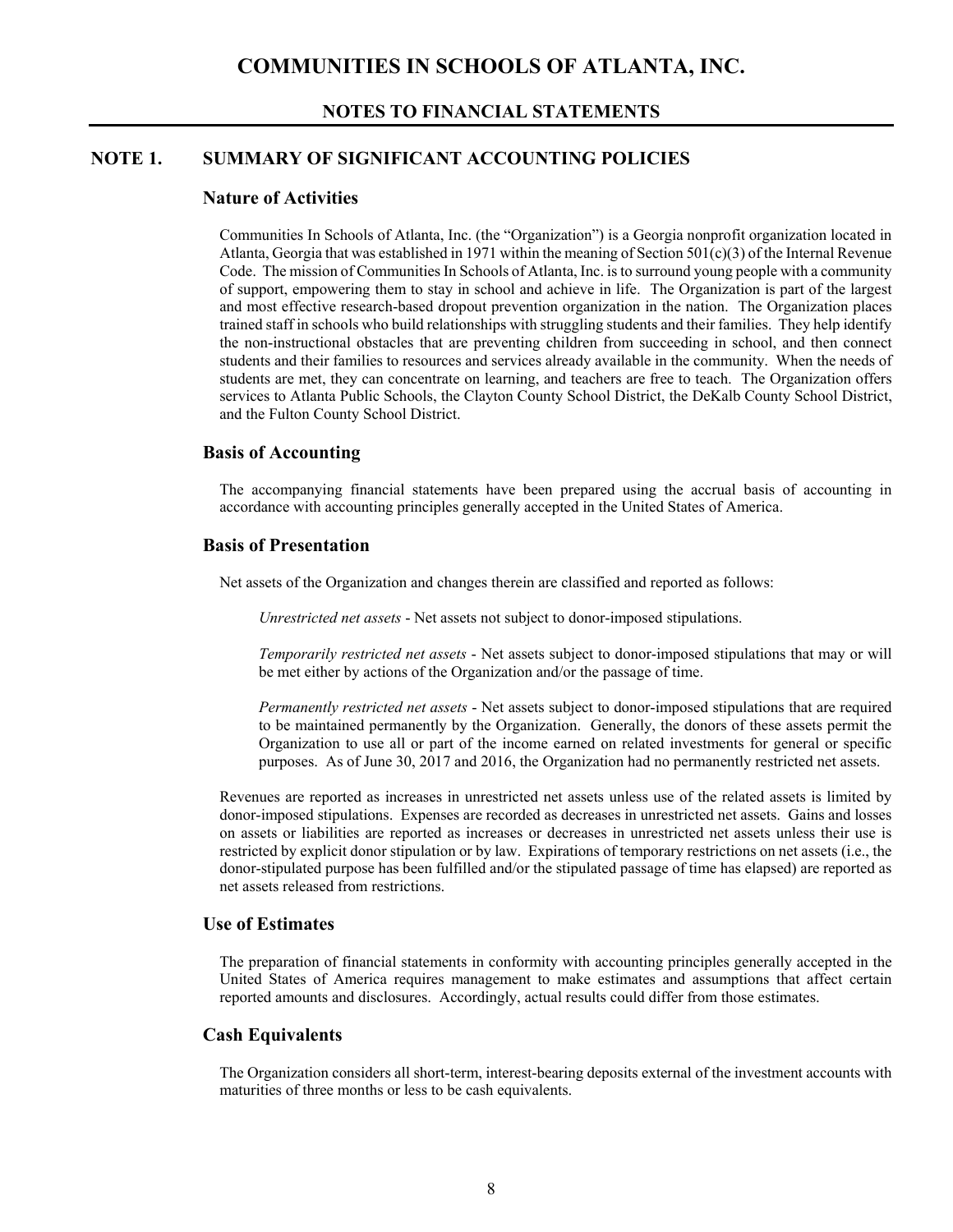### **NOTE 1. SUMMARY OF SIGNIFICANT ACCOUNTING POLICIES (Continued)**

#### **Accounts Receivable**

Grants and contracts receivable represents fees that have been billed but not collected as of the date of the accompanying financial statements. A provision for doubtful accounts is made to maintain adequate reserves to cover anticipated losses based upon accounts is made to maintain adequate reserves to cover anticipated losses based upon management's evaluation of the collectability of grants and contracts receivable. At June 30, 2017 and 2016, the Organization considers all grants and contracts receivable fully collectible. Therefore, no allowance for doubtful accounts is recorded in the accompanying financial statements.

#### **Promises to Give**

Promises to give to be received in one year or less are reported at net realizable value. Contributions to be received after one year, net of an allowance for uncollectible amounts, are initially reported at fair value, estimated by discounting them to their present value at a risk-adjusted rate. Thereafter, amortization of discounts is recorded as additional contribution revenue. An allowance for uncollectible promises to give is provided based upon management's judgment, considering such factors as prior collection history, type of contribution, relationship with donor, and other relevant factors. At June 30, 2017 and 2016, the Organization considers all promises to give fully collectible. Therefore, no allowance for uncollectible amounts is recorded in the accompanying financial statements.

#### **Investments**

Investments are reported at fair value.

#### **Property and Equipment**

The Organization capitalizes property and equipment in excess of \$500. Purchased property and equipment is recorded at cost. Donated items are recorded at fair market value at the time of the gift. Depreciation is computed using the straight-line method over the estimated useful lives of the assets. Property and equipment have estimated useful lives ranging from three to eight years. Depreciation expense was \$27,592 and \$32,545 for the years ended June 30, 2017 and 2016, respectively.

#### **Donated Services and Materials**

Various individuals, corporations, and foundations donate materials and services to the Organization for use in its programs and are recorded at the estimated fair market value at the date of donation. For the years ended June 30, 2017 and 2016, contributed materials of \$71,780 and \$51,182, respectively, have been included in contributions and expenses in the accompanying Statements of Activities.

Contributed services are recognized if the services received (a) create or enhance non-financial assets or (b) require specialized skills that are provided by individuals possessing those skills and would typically need to be purchased if not provided by donation. For the years ended June 30, 2017 and 2016, contributed services of \$46,371 and \$39,407, respectively, have been included in contributions and expenses in the accompanying Statements of Activities and Net Assets.

#### **Expense Allocation**

The costs of providing the various programs and other activities are summarized on a functional basis in the Statements of Activities and the Statements of Functional Expenses. Accordingly, certain costs have been allocated among the various programs and supporting services benefited.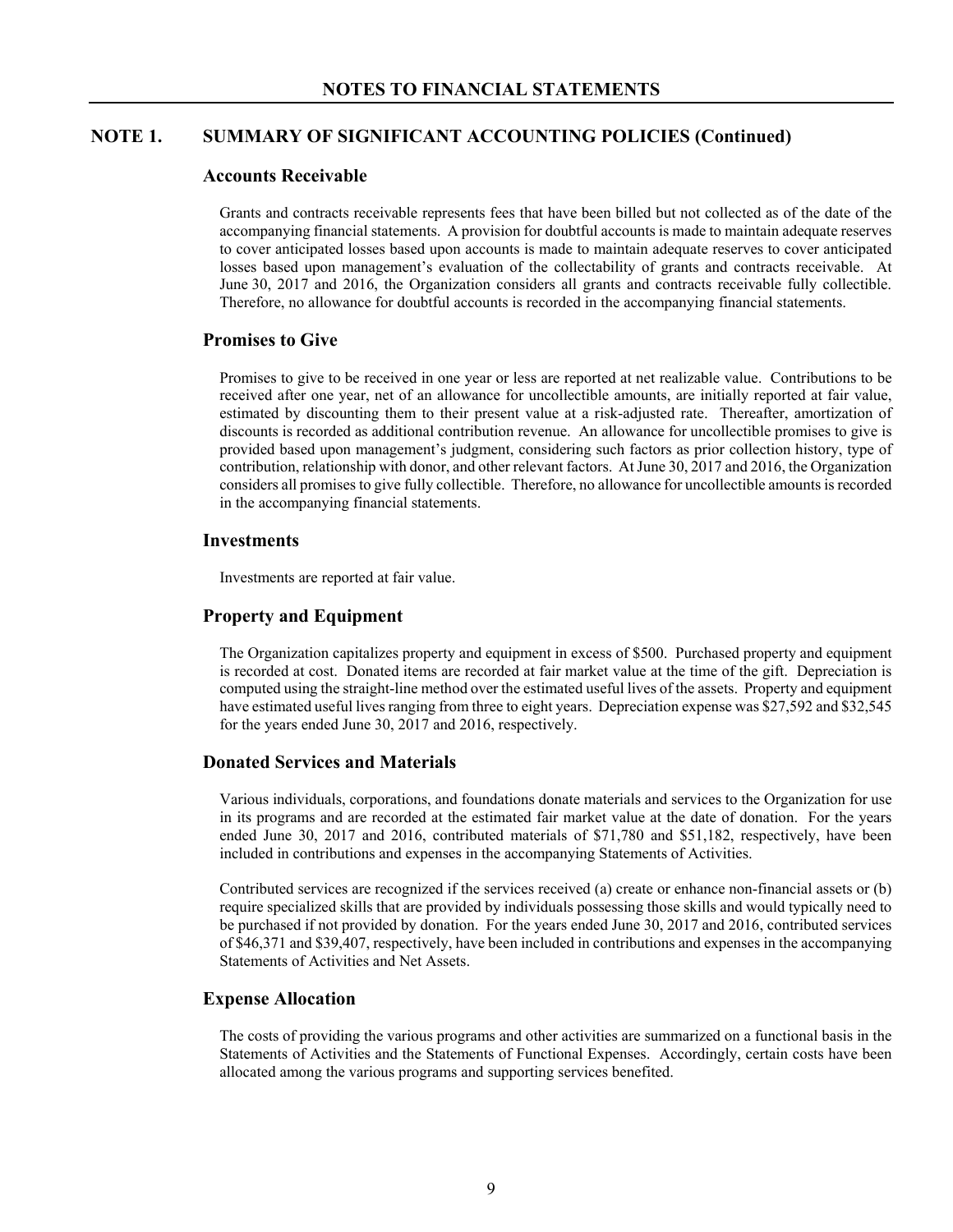### **NOTE 2. FAIR VALUE**

Accounting principles generally accepted in the United States of America establish a hierarchy for inputs used in measuring fair value that maximizes the use of observable inputs and minimizes the use of unobservable inputs by requiring that the most observable inputs be used when available. Level 1 within the hierarchy states that valuations are based on unadjusted quoted market prices for identical assets or liabilities in active markets. Level 2 within the hierarchy states that valuations are based on quoted prices for similar assets in active markets, quoted prices for identical assets in inactive markets, or other observable inputs other than quoted market prices. Level 3 within the hierarchy states that valuations are derived from valuation techniques in which one or more significant inputs are unobservable. At June 30, 2017 and 2016, the only assets or liabilities that are measured at fair value on a recurring basis in periods subsequent to initial recognition are investments.

Following are valuation methodology descriptions used for assets measured at fair value:

*Common stocks and exchange-traded funds ("ETFs")*: Valued at the closing price reported on the active market on which the individual securities are traded.

*Mutual funds*: Valued at the daily closing price as reported by the fund. Mutual funds held by the Organization are open-end mutual funds that are registered with the SEC. These funds are required to publish their daily net asset value and to transact at that price. The mutual funds held by the Organization are deemed to be actively traded.

*Certificate of deposit*: Does not meet the definition of a debt security as it is not traced on a market or exchange; therefore, it is not subject to fair value leveling and is reported at cost.

*Corporate bonds*: Valued using pricing models maximizing the use of observable inputs for similar securities. This includes basing value on yields currently available on comparable securities of issuers with similar credit ratings.

*U.S. government securities*: Valued using pricing models maximizing the use of observable inputs for similar securities.

*Foreign bonds*: Valued using pricing models maximizing the use of observable inputs for similar securities.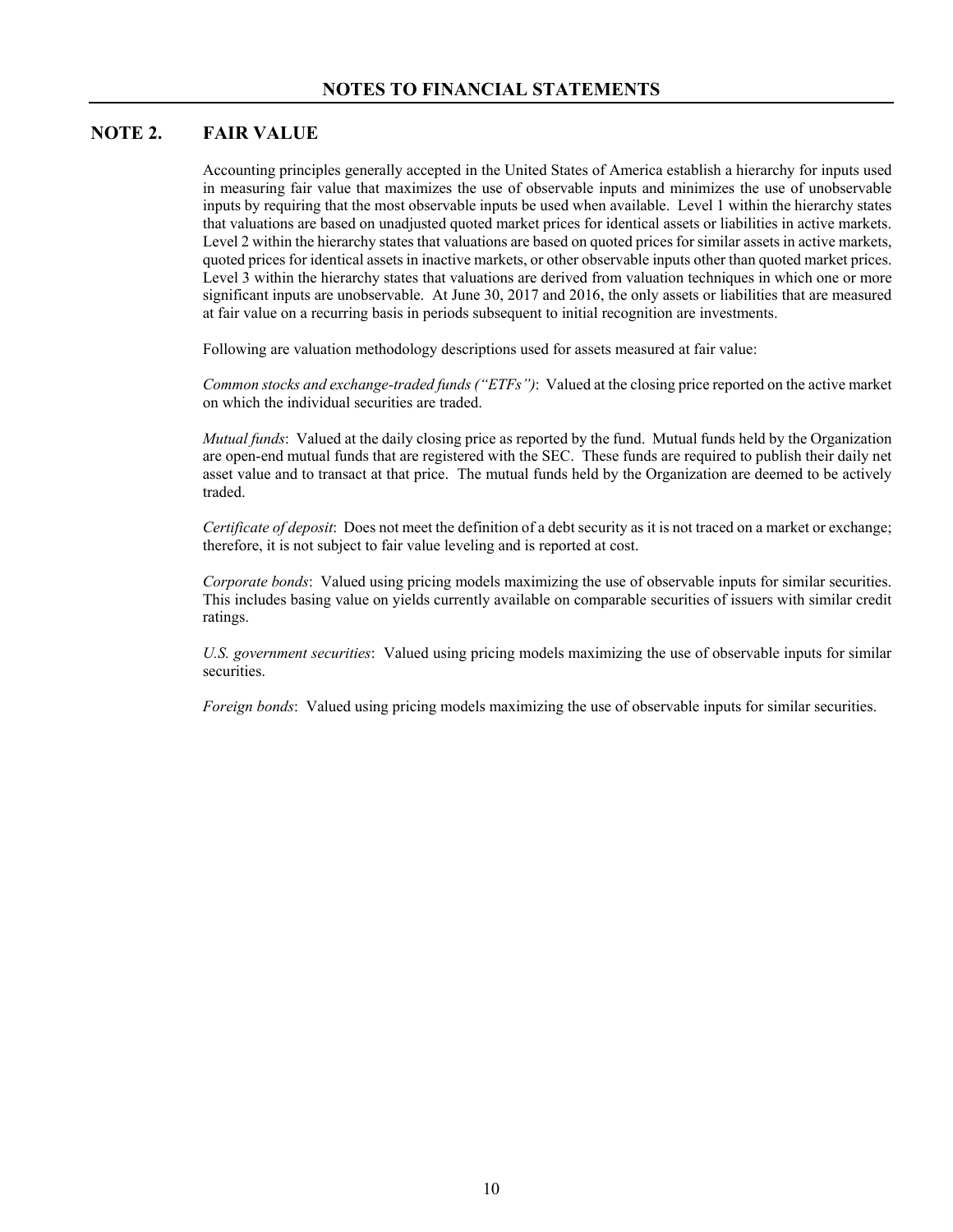### **NOTE 2. FAIR VALUE (Continued)**

The following table sets forth by level, within the fair value hierarchy, the Organization's assets at fair value as of June 30, 2017:

|                            | <b>Level 1</b>           | Level 2      | Level 3                            | <b>Total</b> |           |
|----------------------------|--------------------------|--------------|------------------------------------|--------------|-----------|
| Common stock and ETFs      | 1,621,095<br>S           | -S<br>$\sim$ | -S<br>$\qquad \qquad \blacksquare$ | S            | 1,621,095 |
| Mutual funds               | 697,681                  |              |                                    |              | 697,681   |
| Corporate bonds            |                          | 22,969       |                                    |              | 22,969    |
| U.S. government securities | $\overline{\phantom{0}}$ | 37,399       | $\overline{\phantom{0}}$           |              | 37,399    |
| Cash and money markets     | 75,620                   |              | $\overline{\phantom{0}}$           |              | 75,620    |
| Foreign bonds              |                          | 2,069        |                                    |              | 2,069     |
| Total investments          | 2.394.396                | 62,437       | S                                  |              | 2,456,833 |

The following table sets forth by level, within the fair value hierarchy, the Organization's assets at fair value as of June 30, 2016:

|                            | <b>Level 1</b> | Level 2     | Level 3                      | <b>Total</b>   |
|----------------------------|----------------|-------------|------------------------------|----------------|
| Common stock and ETFs      | 1,324,818      | S<br>$\sim$ | - \$<br>$\blacksquare$       | 1,324,818<br>S |
| Mutual funds               | 229,101        |             | $\qquad \qquad \blacksquare$ | 229,101        |
| Corporate bonds            |                | 298,395     | $\overline{\phantom{a}}$     | 298,395        |
| U.S. government securities |                | 246,602     | $\overline{\phantom{a}}$     | 246,602        |
| Cash and money markets     | 145,613        |             | $\overline{\phantom{a}}$     | 145,613        |
| Foreign bonds              |                | 12,073      |                              | 12,073         |
| Total investments          | 1,699,532      | 557,070     | \$                           | 2,256,602      |

### **NOTE 3. PROPERTY AND EQUIPMENT**

Property and equipment consists of the following at June 30:

|                                    |   | 2017      |    | 2016       |
|------------------------------------|---|-----------|----|------------|
| Computers and software             | S | 306,259   | \$ | 288,263    |
| Furniture, fixtures, and equipment |   | 204,804   |    | 211,104    |
| Vehicles                           |   | 69,041    |    | 69,041     |
| Improvements                       |   | 25,519    |    | 25,519     |
| Total                              |   | 605,623   |    | 593,927    |
| Less accumulated depreciation      |   | (547,990) |    | (527, 489) |
| Total property and equipment, net  |   | 57,633    | S  | 66,438     |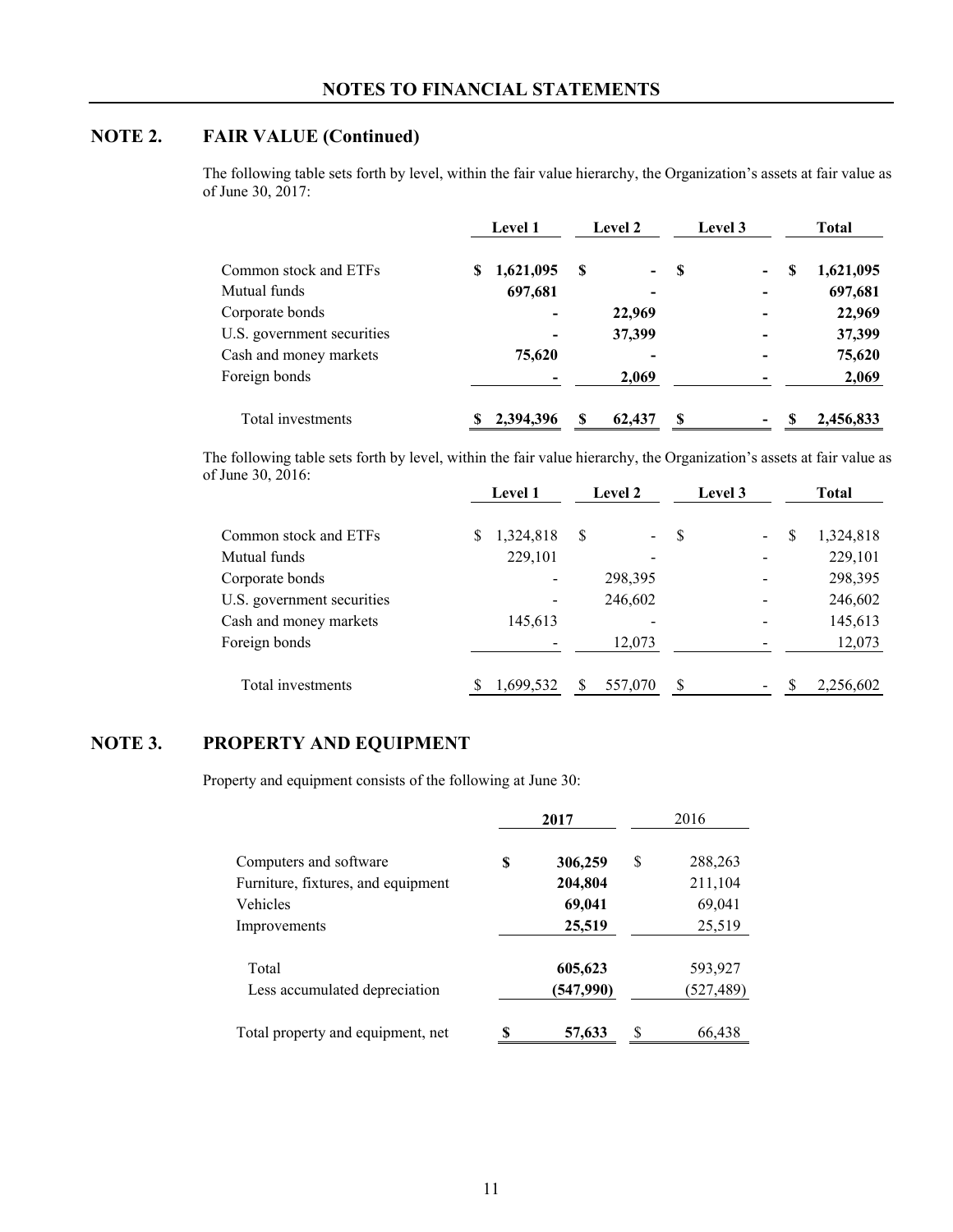#### **NOTE 4. LINE OF CREDIT**

In November 2015, the Organization entered into a line of credit agreement with a financial institution that holds a portion of the Organization's investments. The agreement allows for borrowings based on a percentage of the eligible securities maintained in the investment account that serves as collateral. Interest is charged monthly at the lender's calculated base rate with an additional rate above or below the base rate depending on the amount of assets held under management of the institution. As of June 30, 2017, there was no outstanding balance on the line of credit.

In March 2016, the Organization entered into a \$500,000 line of credit agreement with a financial institution. Interest is charged on the outstanding balance at a rate of 3.012 percentage points over LIBOR. The agreement matures on March 25, 2018 and requires monthly interest payments on the outstanding principal balance. As of June 30, 2017, there was no outstanding balance on the line of credit.

#### **NOTE 5. RESTRICTED NET ASSETS**

Temporarily restricted net assets are available for the following purposes at June 30:

|                                   |   | 2017   | 2016 |        |  |
|-----------------------------------|---|--------|------|--------|--|
| Miscellaneous program services    | S | 38,403 | S    | 56,692 |  |
| Social emotional learning program |   | 50,000 |      |        |  |
| Emergency funds                   |   |        |      | 1,071  |  |
| Scholarships                      |   |        |      | 2,062  |  |
| Total                             |   | 88,403 | \$.  | 59,825 |  |

Temporarily restricted net assets consist of the following at June 30:

|                  | 2017 |        | 2016 |        |
|------------------|------|--------|------|--------|
| Cash             | S    | 77,653 | S    | 49,325 |
| Promises to give |      | 10,750 |      | 10,500 |
| Total            | S    | 88,403 | S    | 59,825 |

Temporarily restricted net assets totaling \$751,554 and \$921,077 were released from restrictions during the years ended June 30, 2017 and 2016, respectively, for program services.

#### **NOTE 6. CONCENTRATIONS**

During the year ended June 30, 2017, the Organization received contributions from two donors representing approximately 24% of total contributions. During the year ended June 30, 2016, the Organization received contributions from two donors representing approximately 40% of total contributions.

At June 30, 2016, one donor represented approximately 95% of promises to give.

During the year ended June 30, 2017, the Organization received funding from two government agencies representing approximately 86% of total government funding. During the year ended June 30, 2016, the Organization received funding from one government agency representing approximately 78% of total government funding.

At June 30, 2017 and 2016, two government agencies represented approximately 76% and 84%, respectively, of grants and contracts receivable.